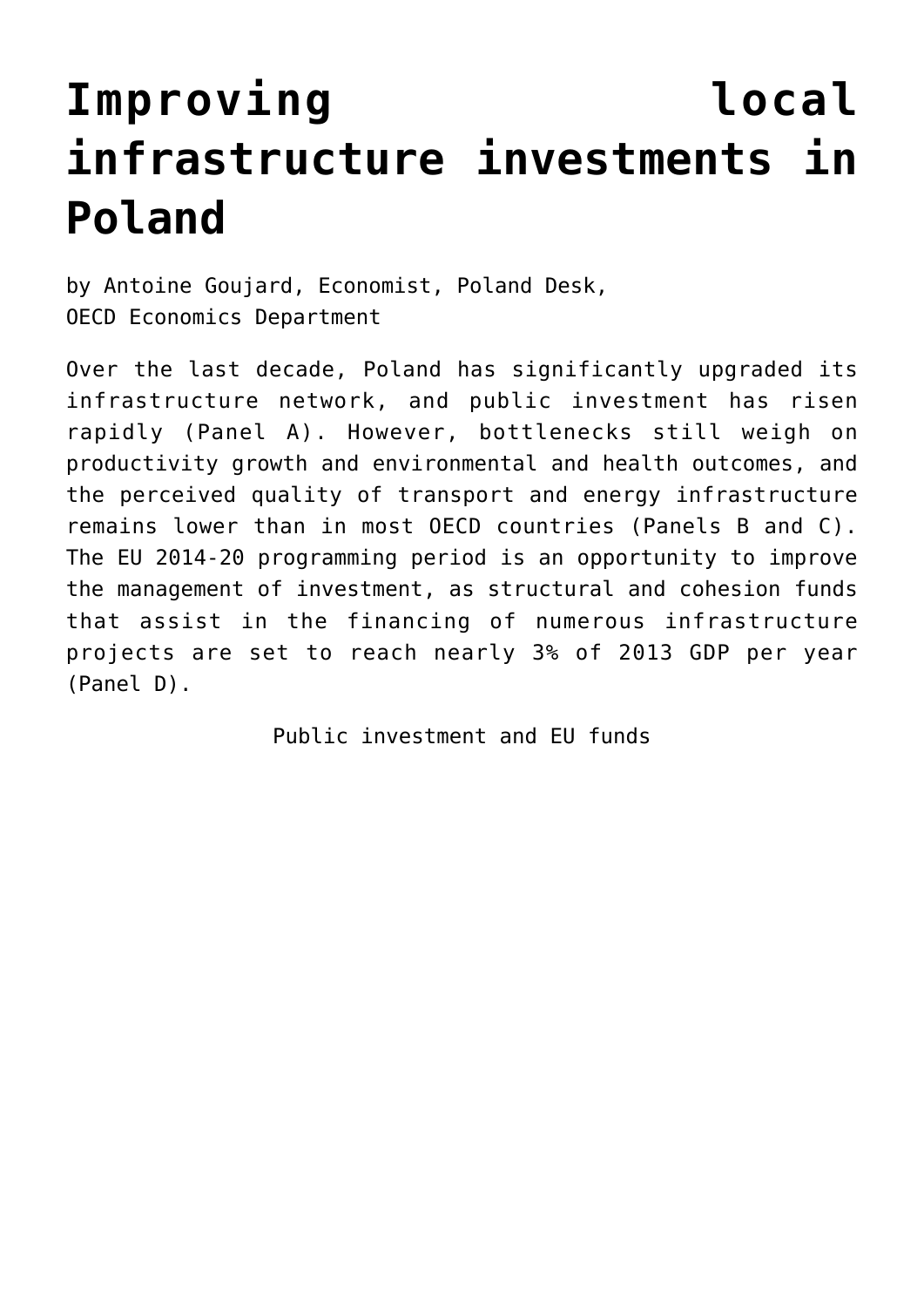

**1. Gross general government fixed capital formation. 2. Index from the lowest perceived quality (0) to the highest (7).**

**Source: OECD (2015), National Accounts Database; World Economic Forum (2015), The Global Competitiveness Report 2014-15; European Commission (2014), Summary of the Partnership Agreement for Poland, 2014-20.**

Sub-central governments were responsible for about half of total public investment in 2014, above the OECD average and most other Central and Eastern European countries. As in other OECD countries, municipalities design legally binding local land-use plans. However, the quality of land administration appears relatively low (World Bank, 2015), and around 70% of the municipal territory lacks local spatial plans. Local governments have far-reaching responsibilities in transport and energy policies, but the quality of investment outcomes still needs to improve (OECD, 2015 and 2016).

The decentralisation of the allocation of EU funds over 2014-20 will give an even more prominent role to local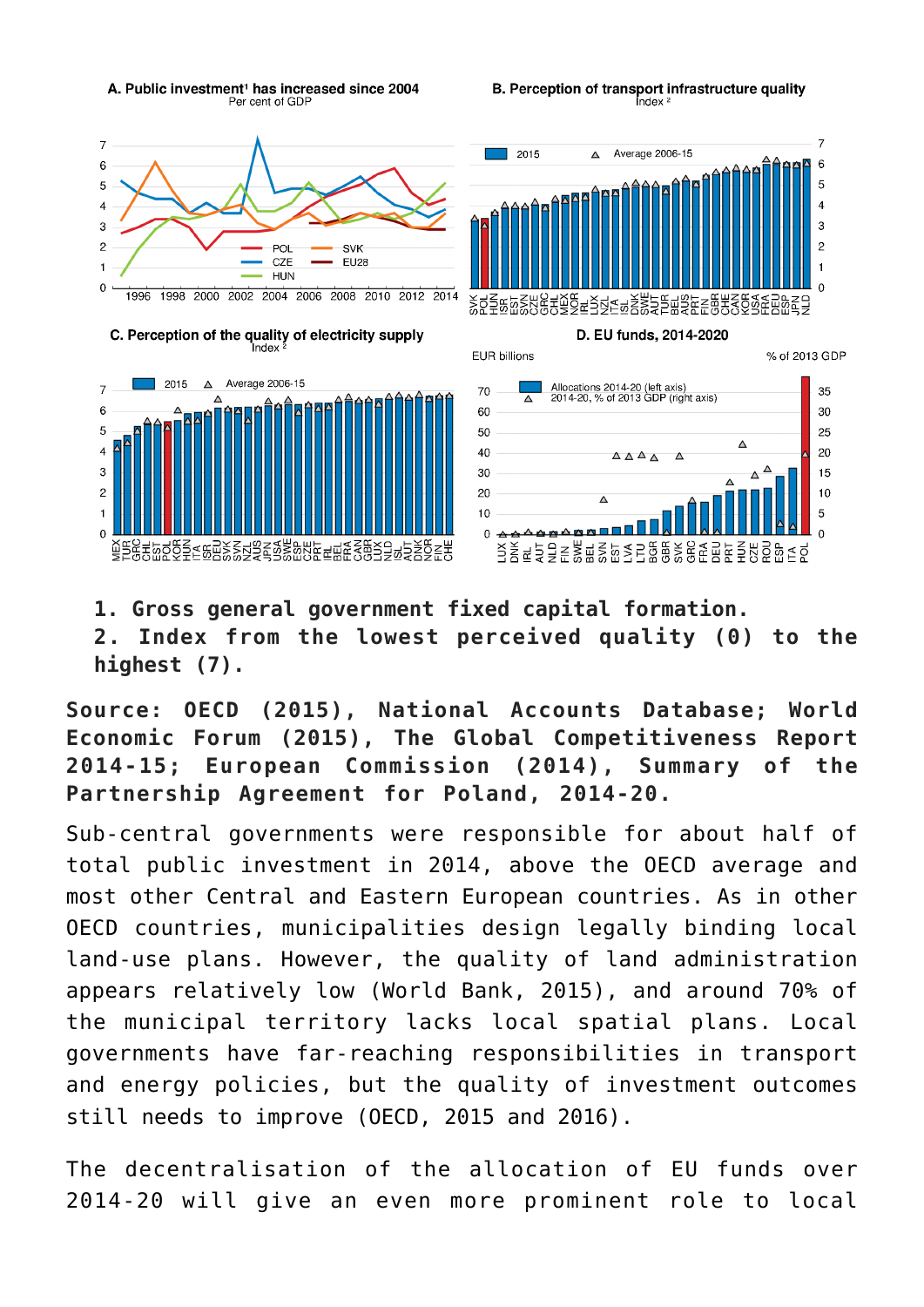governments, and there is a need to increase their administrative capacity, accountability and resources. The OECD (2016) analysis highlights three main areas of reforms:

### 1. **Strengthening national and local planning.**

The authorities have done much to adopt general investment strategies across all levels of governments. However, they are relatively recent and will need regular updates. At the metropolitan level, administrative fragmentation has partly obstructed effective land use planning and transport investments, thereby increasing urban-sprawl and congestion, and reducing a city's attractiveness for individuals and businesses. A welcome recent law foresees the creation of metropolitan governance associations in 2016, notably for transport and spatial planning, but these will remain voluntary. New mechanisms under the 2014-20 EU perspective would also strengthen coordination in infrastructure delivery. In addition, before the recent elections, a draft law was intended to reduce barriers for municipalities to develop local land use plans, and this reform needs to be resumed swiftly.

## 2. **Developing effective collaboration across levels of governments and improving public procurement practices.**

As many local governments lack in-house capacity, and sometimes the financial resources, to conduct procedures and hire external advisors, relying more on central government assistance for project management would improve infrastructure delivery. Creating a central public-private partnership (PPP) agency, as currently discussed, and developing joint purchasing offices and integrated e-procurement procedures would also be good moves, as local governments have been responsible for most PPP projects and procurement procedures combining several public buyers have been relatively infrequent.